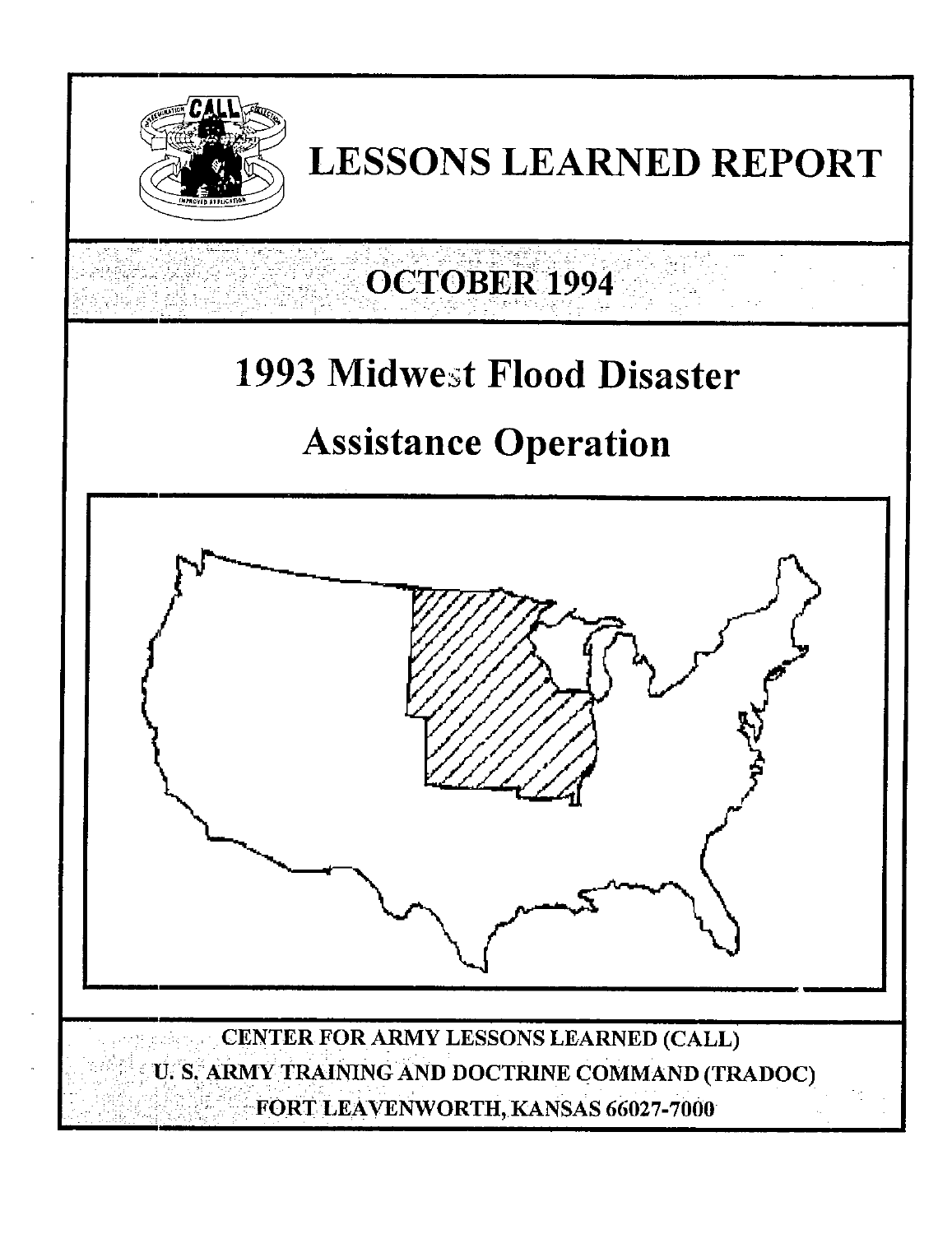### **PREFACE**

**A** flood has been described as a "disaster in slow-motion". **This** was certainly the case in the midwestern United States starting in February 1993. Campaigns were fought over 2000 miles of rivers in Kansas, Nebraska, South Dakota, North Dakota. Iowa, Missouri, Minnesota. and Illinois. *Series* of battles were fought along individual stretches of the Platte. Missouri. **James** Meramec, Mississippi, Little Sioux Red Des Moines. Racoon. Illinois, River **Des**  Peres, and in numerous other rivers and streams. Lakes such as Spirit Lake in Iowa were also battlegounds.

Unlike a hurricane, earthquake, tornado or a blizzard, the flood damage was not localized or quickly assessed and then executed by a rapid reaction of state and federal agencies. Military response was gradually built starting at the local level, state level (including National Guard) through the federal level (including active duty and reserve forces and the U.S. Army *Corps* of Engineers) as capabilities to fight and recover from the flood were exhausted.

Joint operations were also conducted between *Air* and *Army* National Guard forces as well as with the Coast Guard. As the flood waters have receded, military response agencies have disengaged most of their forces as state and local agencies were able to take over the flood recovery effort. Military response agencies continue to remain proactive in anticipation of further response of flooding over the winter and into the spring of 1994.

Current doctrine found in FM 100-19, *Domestic Support Operations*, appears to be sound in guiding flood military disaster assistance response. Copies of FM 100-19 were not readily available in the USACE ofices visited. The following were identified as key observations made from 20-27 October concerning the on-going flood response effort.

#### Acknowledgement:

Special thanks is given to *Mr.* Vem Lowery and the US. Army Engineer School, Fort Leonard Wood. MO, in their support for this lessons learned effort. In addition, CALL appreciates the efforts and time devoted by the many commands and agencies who provided information for this lessons leamed report.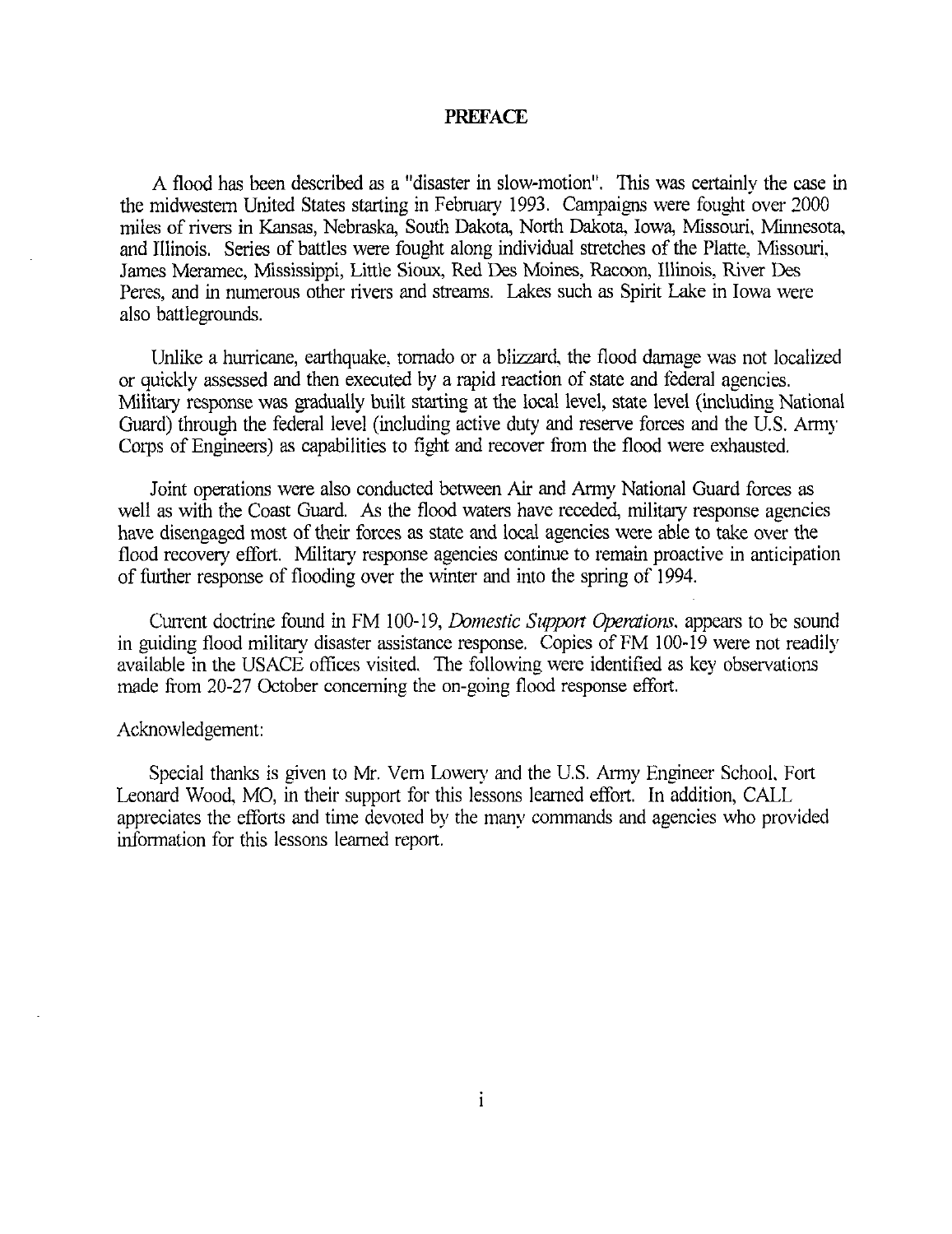# TABLE OF CONTENTS

# **LESSONS** LEARNED REPORT **1993 MIDWEST FLOOD DISASTER** ASSISTANCE **OPERATION**

| Military Command Estimate/Decision-making Process | 1              |
|---------------------------------------------------|----------------|
| Disaster Assistance Planning                      | $\overline{2}$ |
| Disaster Assistance Training                      | $\mathfrak{Z}$ |
| Interagency Support/Liaison Personnel             | 4              |
| Use of Active Army and Army Reserve Forces        | 6              |
| Rules of Engagement                               | 7              |
| Military Aviation Support                         | 8              |
| Disengagement of National Guard Forces            | 10             |
| Call-up of National Guard Forces                  | 11             |
| Communications Support                            | 13             |
| Map Support                                       | 14             |
| <b>Bottled Water Containers</b>                   | 15             |
| National Guard Logistics Support                  | 16             |
| Safety                                            | 17             |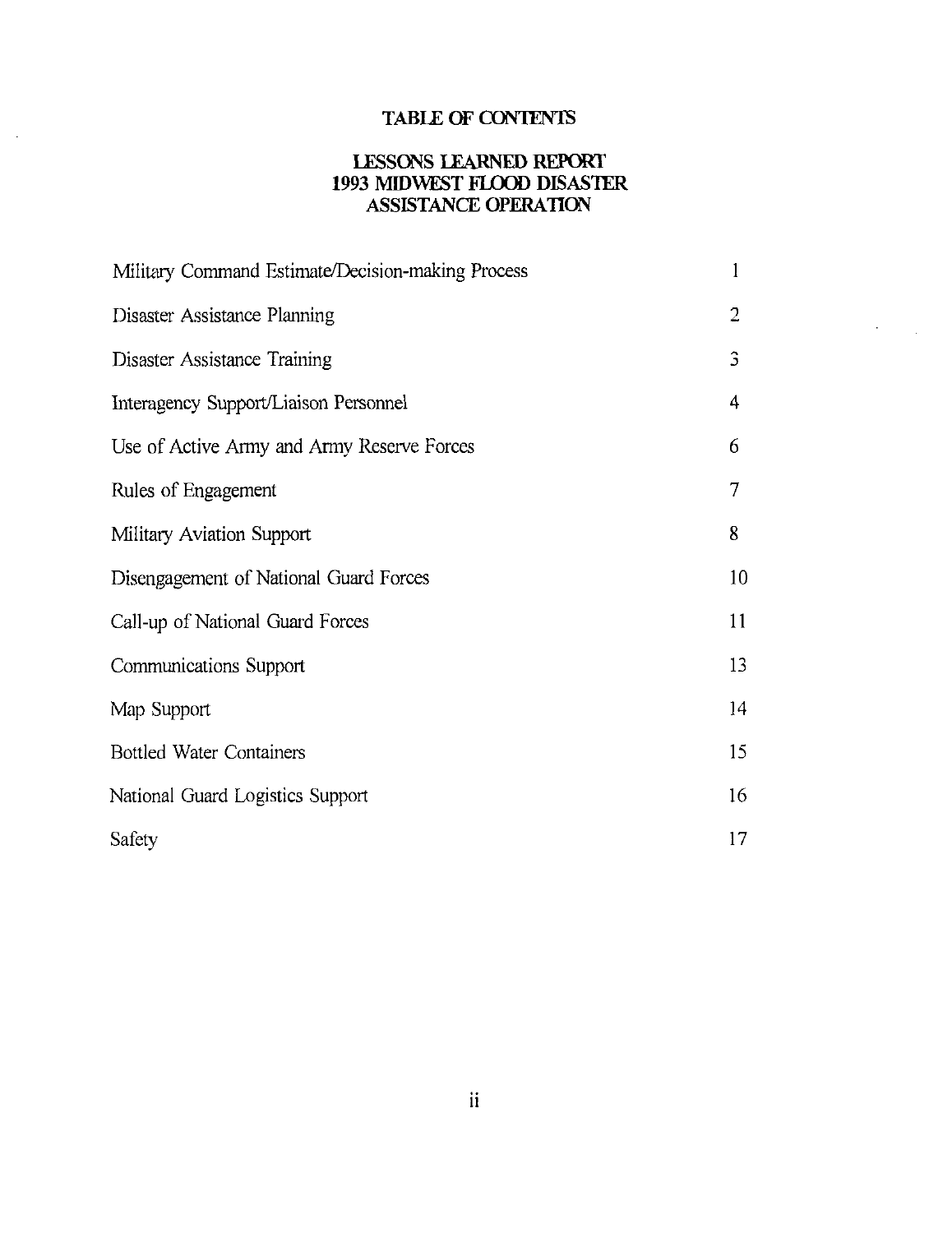### *MILiTARY COMMAND* **ES'llMATWDECISION-MAKING PROCESS**

ISSUE: Military response agencies used the framework of the military command estimate and deliberate decision-making processes to anticipate and plan for flood relief efforts.

### DISCUSSION:

The framework of the military command estimate process was used by all National Guard and USACE headquarters. Intelligence information was continually gathered concerning the terrain, levees, flood levels, and weather. Current information concerning employment of local, state, and federal resources was also gathered. Based on this information, military agency staffs and commanders would develop **courses** of action for future flood fighting and flood-recovery operations. Decisions were reached and implemented as required. Most local and state response officials were unfamiliar with these military processes, causing some hesitancy to share information in a timely manner with military response agencies. As operations continued, information sharing improved through the use of liaison personnel and face-to-face contacts with local and state agencies.

**A** premium is placed on a proactive approach to this **type** of disaster. The command estimate/military decision-making process provides the framework for effective flood relief assessment. Essential information needed for this assessment is provided by on-the-ground observers (civilian and military, state response plans. continuous coordination with state and local authorities. The planning process *can* be hindered if state and local authorities are reluctant to share details on the crisis, due to the feeling that they could handle the crisis without federal intrusion or that the federal government is perceived as questioning their capability. Effective liaison is essential to make the process work in a timely manner.

#### RECOMMENDATIONS:

a. Continue to use the military command estimate/decision-making process during disaster-relief training and operations.

b. Educate local and state agencies on the process during training exercises prior to disaster operations.

c. Continue to provide effective liaison between military response agencies and local and state agencies.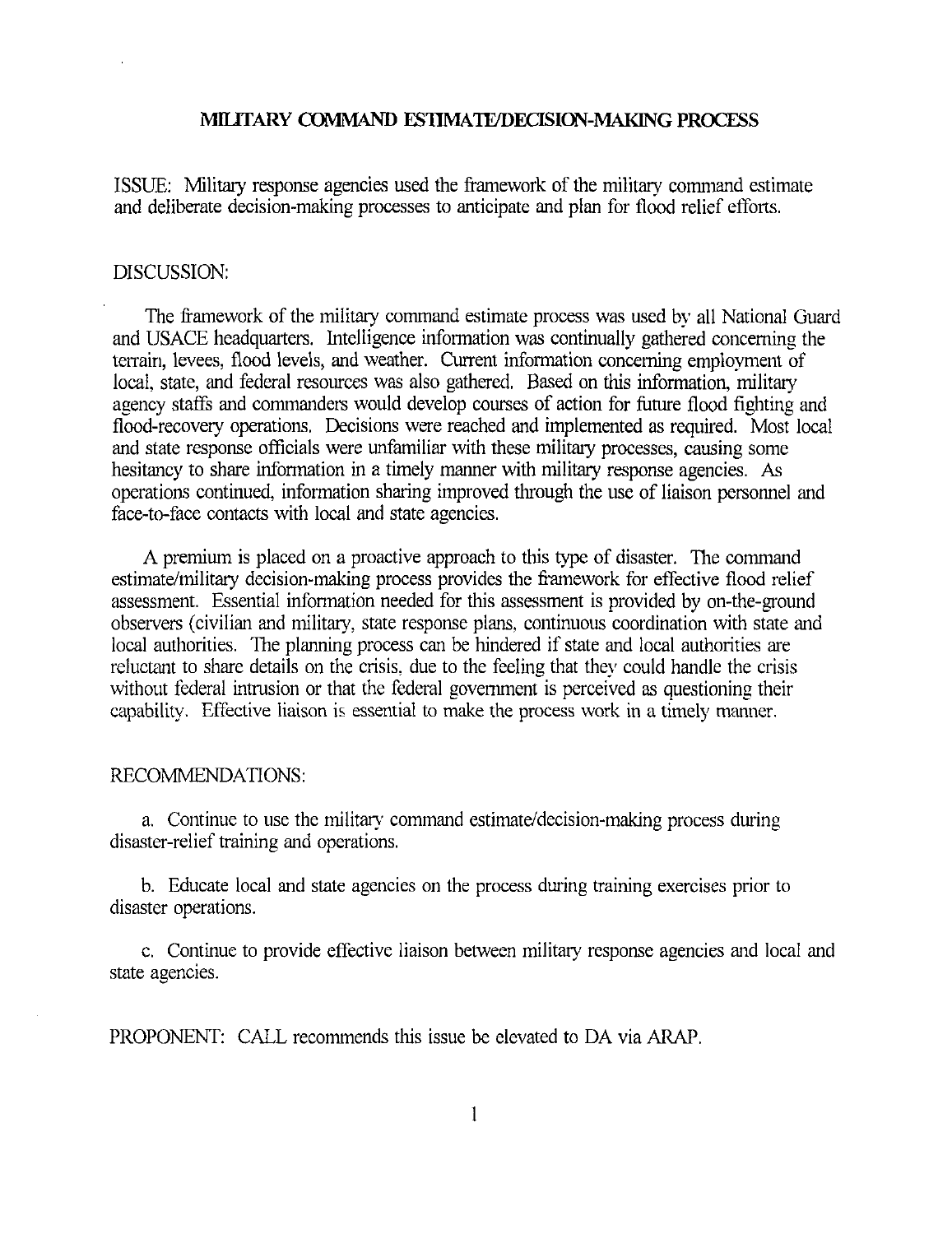# DISASTER **ASSISTANCE PUNNING**

ISSUE: Disaster response plans were present with each military response agency and all plans were used to guide the flood response efforts.

### DISCUSSION:

USACE district and division offices maintain disaster response plans that support Federal Response Plans (FRP) with the Federal Emergency Management Agency (FEMA). National Guard State *Area* Commands (STARC) maintain disaster response plans that support state emergency plans. Some plans were recently updated, others had not been reviewed for some time. Kansas National Guard Units operated off of a draft plan. These general guidelines effectively steered the flood response efforts. NI plans identified coordination and liaison requirements. Procedures for requesting military aviation support and on the use of cellular telephones were not normally included with plans. Some local agency plans duplicated those of the military because of unfamiliarity with military response plans. Some local authorities needed to be brought up-to-speed on military capabilities.

Up-to-date military disaster response plans are needed to effectively guide the relief efforts. Plans must be continually updated to include new capabilities. Local authorities need to be made aware of military disaster response planning so they *can* incorporate their plans with the military.

# RECOMMENDATION:

a. All military response agencies should continue to fine-tune their current disaster response plans based on the lessons of the flood relief operations.

b. Ensure that affected local agencies and authorities are made aware of the military plans, for mutual support.

PROPONENT: CALL recommends this issue be elevated to DA via ARAP with FORSCOM in support.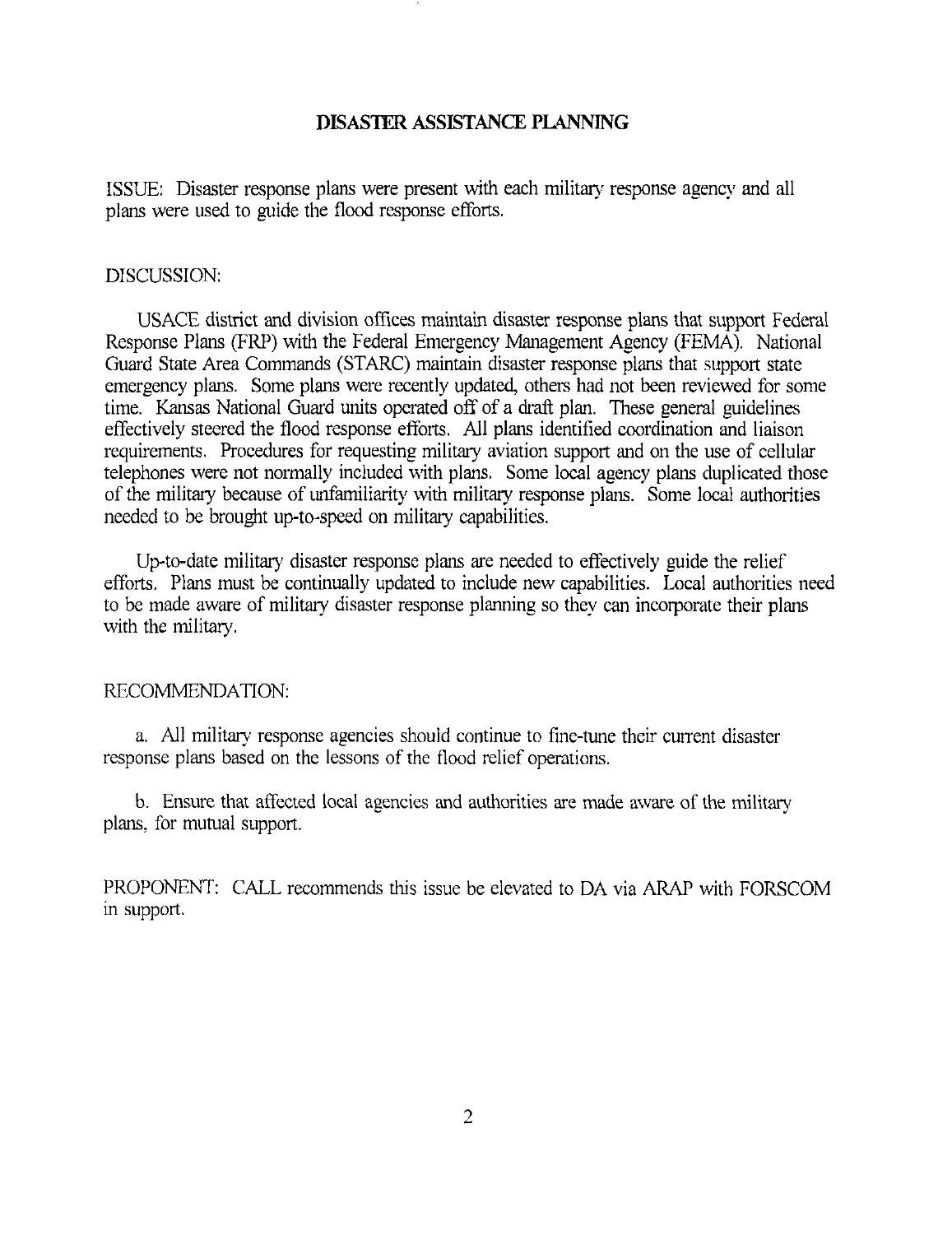### DISASTER ASSISTANCE *"ING*

ISSUE: Previous flood relief operations and disaster relief training exercises between military and civilian response agencies greatly assisted the flood response effort, but resources to participate in these types of training exercises was difficult to obtain, especially for active duty Defense Coordinating officers *(DCO).* 

### DISCUSSION:

Flood relief operations earlier in 1993 in Nebraska, Kansas City, and St. Charles. Missouri provided valuable **insights** and helped foster coordination for follow-on flooding later in the summer. Omaha District and the Nebraska National Guard personnel were involved in flood relief operations in February due to ice-dams on the Platte River. causing levee damage and flooding of low-lying areas. Kansas National Guard personnel were involved with flash-flooding in Kansas City in early July. Missouri National Guard personnel were involved with **high** water in the St. Charles **area** in May. Iowa National guardsmen assisted with flooding in the Waterloo area in April. All operations helped establish and improve liaison with local authorities, prior to the major flooding events in July and August 1993. National Guard and USACE personnel also participated in previous disaster relief exercises with FEMA and local authorities using various scenarios including earthquake. nuclear power plant evacuation, and civil disturbance responses. Each spring the St. Louis District conducts levee inspections which helps coordinate flood control activities with local agencies. These types of exercises worked well to establish lines of coordination between military response forces and civilian agencies. DCOs were able to participate in these types of exercises only with in-house resources taken from other programs. Joint operations between the *Air* National Guard and Army National Guard occurred for the first time in years in several of the states.

### RECOMMENDATIONS:

a. Previous disaster relief operations and ongoing training exercises act as rehearsals and enhance coordination and cooperation for future responses.

b. Joint National Guard and USACE personnel should continue to participate in these types of exercises as resources and time allow. *CONUSAS* should provide needed resources for DcDs to participate **as** well.

PROPONENT: CALL recommends this issue be elevated to DA via *ARAP* with FORSCOM in support.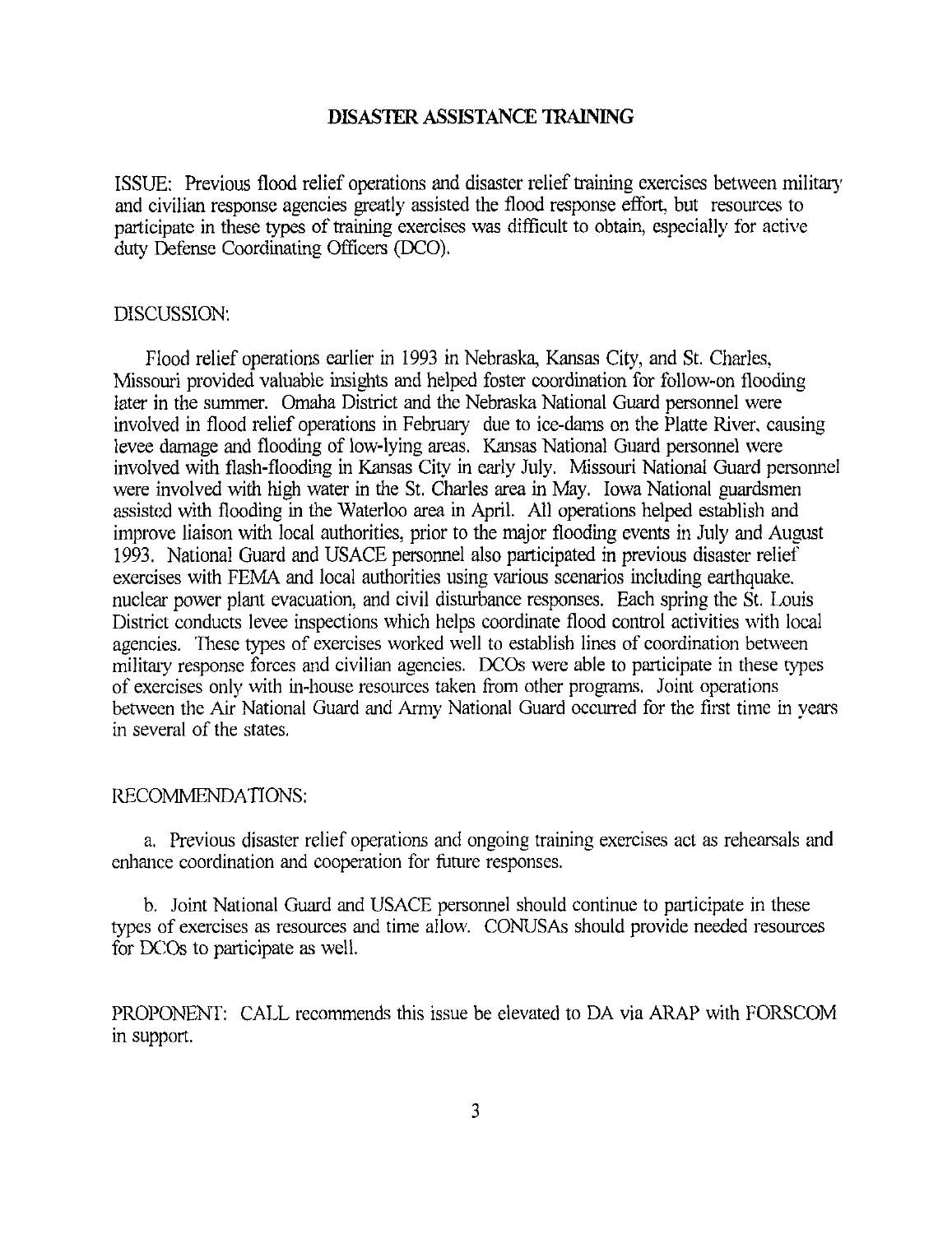# INTERAGENCY SUPPORT AND LIAISON PERSONNEL

ISSUE: Liaison teams and communication assets were required to provide effective coordination between agency response cells.

#### DISCUSSION

All agencies involved in the midwest flood response effort were unanimous in the need to have effective liaison personnel at emergency operations centers (EOC) from the local/county/city levels to the Federal Emergency Management Agency level. Kansas National Guard personnel established five-person liaison teams at the local/county/city response centers. Two persons each were on 12 hour shifts with one person being overall in charge of the Guard liaison effort. Kansas City District liaison personnel were present at the Kansas and Missouri state EOCs, proving especially critical during the overflow operations at Milford and Tuttle Creek reservoirs in Kansas. Missouri River Division liaison personnel were located at FEMA Disaster Field offices (DFO).

Omaha District provided liaison support to the Spirit Lake field location. Iowa National Guard maintained liaison with the state EOCs at Davenport and Des Moines. along with needed support with local emergency response centers. National Guard liaison personnel positioned at Spirit Lake, Iowa became the final authority for military response efforts and priorities between local authorities and USACE.

Illinois National Guard provided liaison with the state EOC and at the forward DFO office in Moline. Missouri National Guard liaison personnel were located at the Earth City DFO. Rock Island District maintained liaison with Illinois and Iowa DFOs along with the state EOCs. St. Louis District liaison was maintained with both Illinois and Missouri DFOs along with the state EOCs.

Liaison personnel were often called upon to *make* immediate on-the-spot decisions concerning military capabilities. These were usually handled within the intent of'the military support plan. Liaison personnel were often turned to as subject matter experts **(SME).** 

#### RECOMMENDATIONS:

a. During disaster assistance training exercises and operations, participating military response agencies should provide adequately trained competent liaison personnel. with communication equipment for coordination and representation of interests, at the local through federal levels.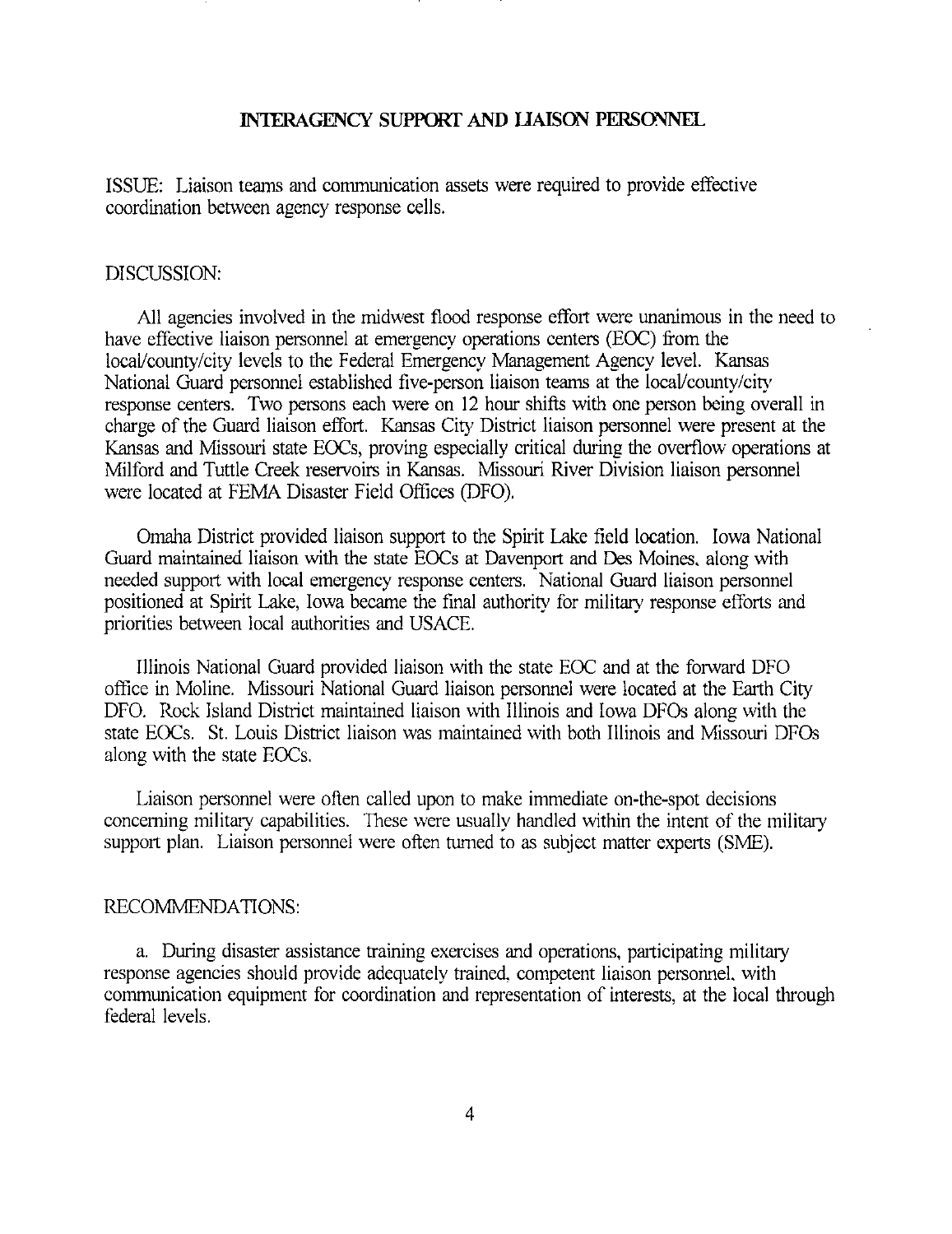b. Allow liaison personnel to make on-the-spot decisions based on the military support plan and commander's guidance.

PROPONENT: CALL recommends this issue be elevated *to* **DA** via *ARAP.* 

 $\bar{z}$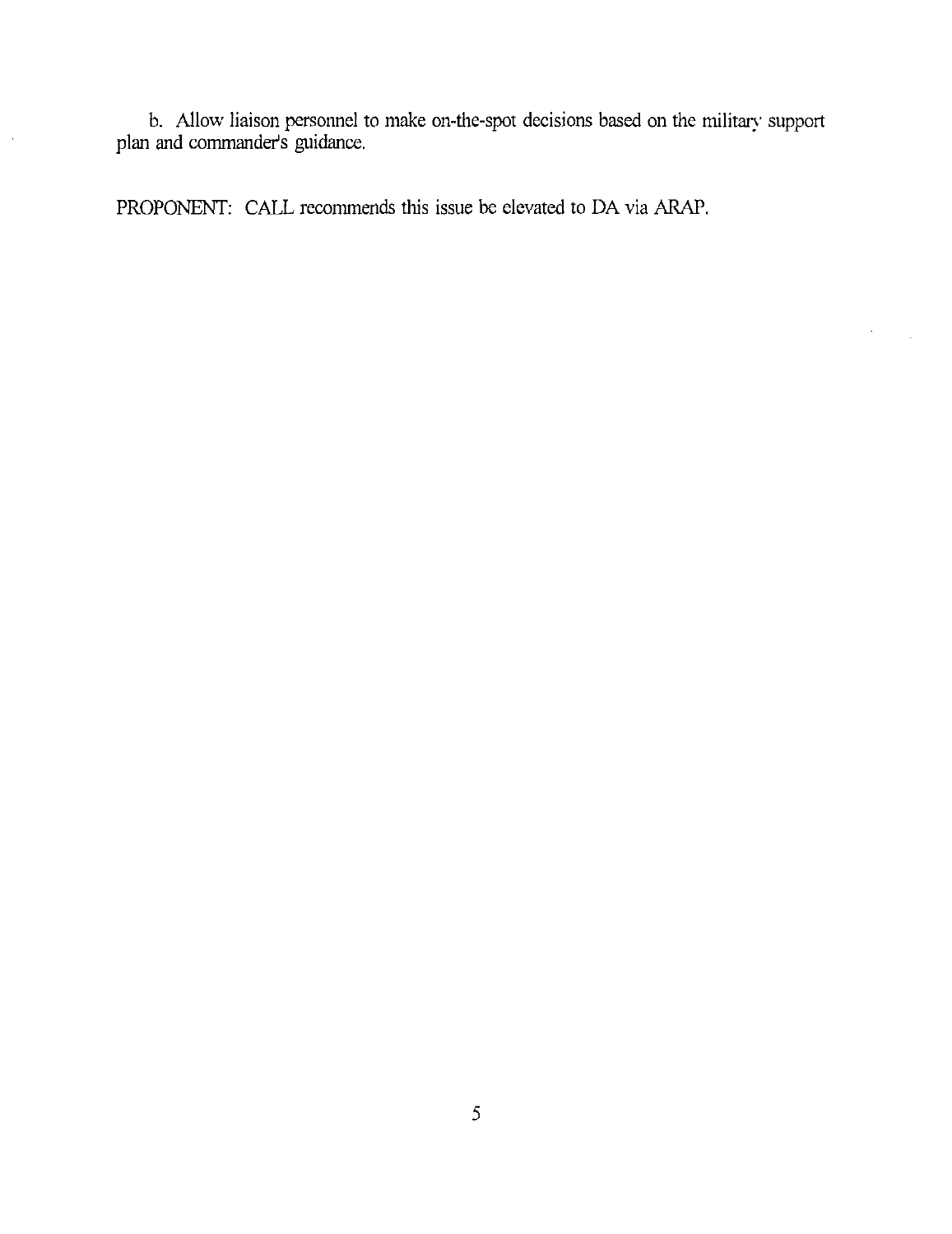# **USE OF ACllVE** *ARMY AND ARMY* RESERVE FORCES

ISSUE: While providing limited support of water supply, water transport and aviation support. active and reserve Army forces relied on the National Guard for logistic support: National Guard forces wanted to maintain the control and staff supervision of active Army and Army Reserve forces operating in the state.

# DISCUSSION:

Limited numbers of active Army and Army Reserve forces supporting flood relief efforts were employed during the flood relief operations primarily in the *areas* of water supply and transport, aviation support, and float bridging. All units were placed under the Operational Control (OPCON) of the Defense Coordinating Officer *(DCO)* in each state by the CONUSA commander. Active Army and Army Reserve forces were **used** to augment local and state capabilities. These units were company-sized or smaller, with limited in-house logistics capability. This command and control arrangement caused all taskings and requests for support from these units to flow from the local authorities, through the State Emergency Management Agency (SEMA) to the DFO, to the DCO, to the Active Army or Army Reserve unit, creating delays.

Information on the status of missions and logistics capabilities **was** not normally known by the Adjutant General (TAG). Logistic support for these units normally was provided on a "good-neighbor" basis by local National Guard support units. The authority for the National Guard to directly **task** Active Army and Army Reserve forces operating in the state is not currently stated in doctrine found in FM 100-19.

RECOMMENDATION: Active Army and Army Reserve military response forces operating in a state area should continue to be placed OPCON to the DCO from the CONUSA, and further placed in direct support of the state authorities (National Guard). until the size of these federal forces exceeds the capability of the TAG to manage them.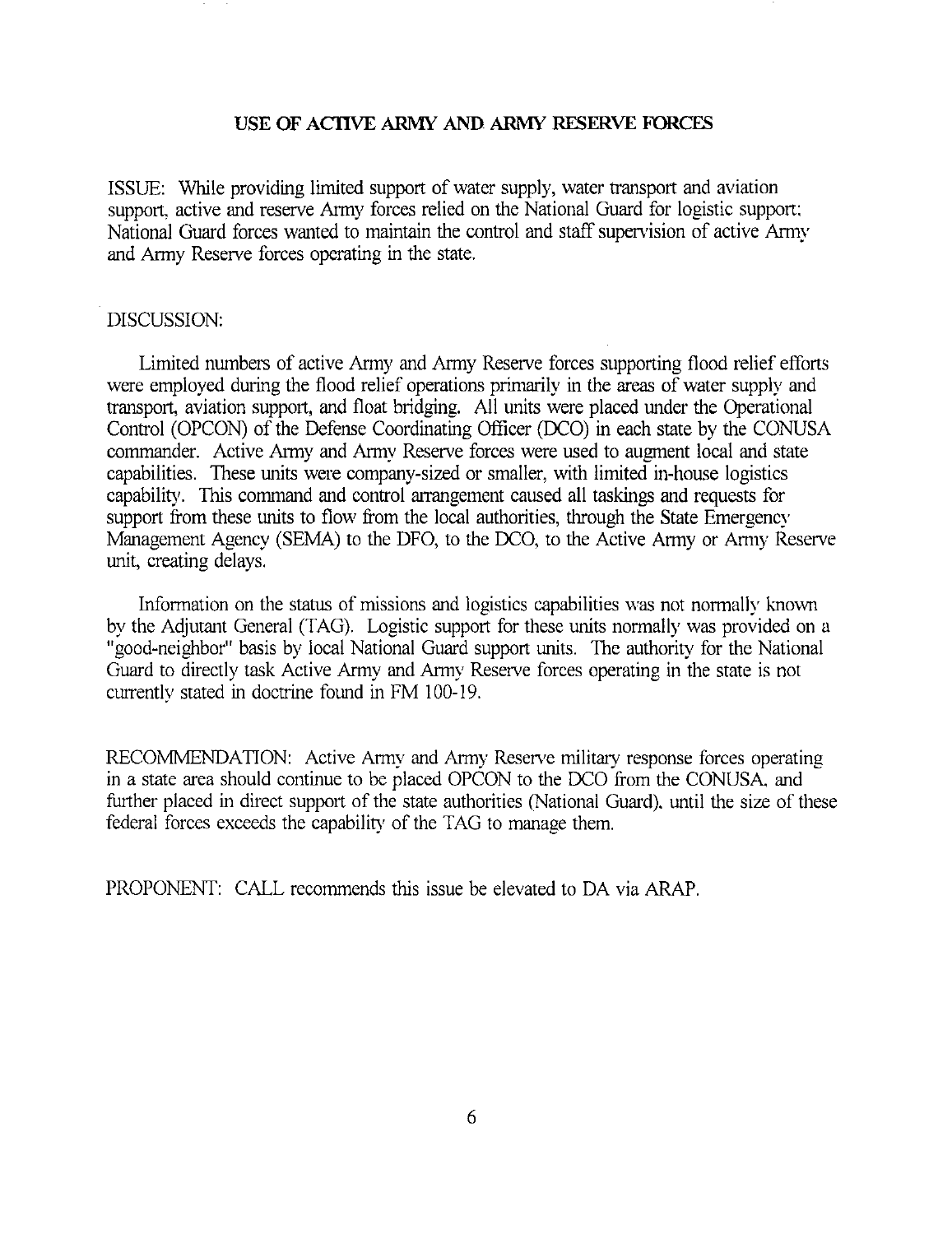### RULES OF ENGAGEMENT (ROE)

ISSUE,: Army National Guard units employed various ROE during flood relief operations. when required, and some states did not issue weapons and ammunition to forces, while others did.

### DISCUSSION:

ROE followed standard procedures identified for civil disturbance operations, including use of deadly force. All Kansas National Guard personnel drew weapons without ammunition for local security operations. When ammunition was required to assist local law enforcement authorities, three rounds were drawn and placed in magazines, but not loaded, unless the soldiers life **was** threatened. All personnel were thoroughly briefed on the ROE and carried ROE cards.

The presence of National Guard forces normally provided a sense of secure calm to the local population, negating the **need** to demonstrate a show of force with weapons. Iowa Illinois, and Missouri National Guard personnel were not issued **weapons** or ammunition based on this premise. Missouri did authorize the issue of weapons for security missions when requested by local authorities to augment local police capability in South St. Louis and at the Chesterfield area jail. which **was** flooded. Missouri issued a printed sheet defining ROE and thoroughly briefed personnel involved.

# RECOMMENDATIONS:

a. Standard ROE developed for civil disturbance operations are appropriate for this type of operation.

b. Army National Guard should continually assess the need for weapons and ammunition during these types of disaster assistance operations.

c. When required for security operations, use proven ROE, including use of deadly force and brief all personnel on the ROE.

d. Ensure the ROE and any changes to it, is in writing and disseminated to all personnel as soon as changes are made.

PROPONENT: CALL recommends this issue be elevated to DA via ARAP with the National Guard Bureau in support.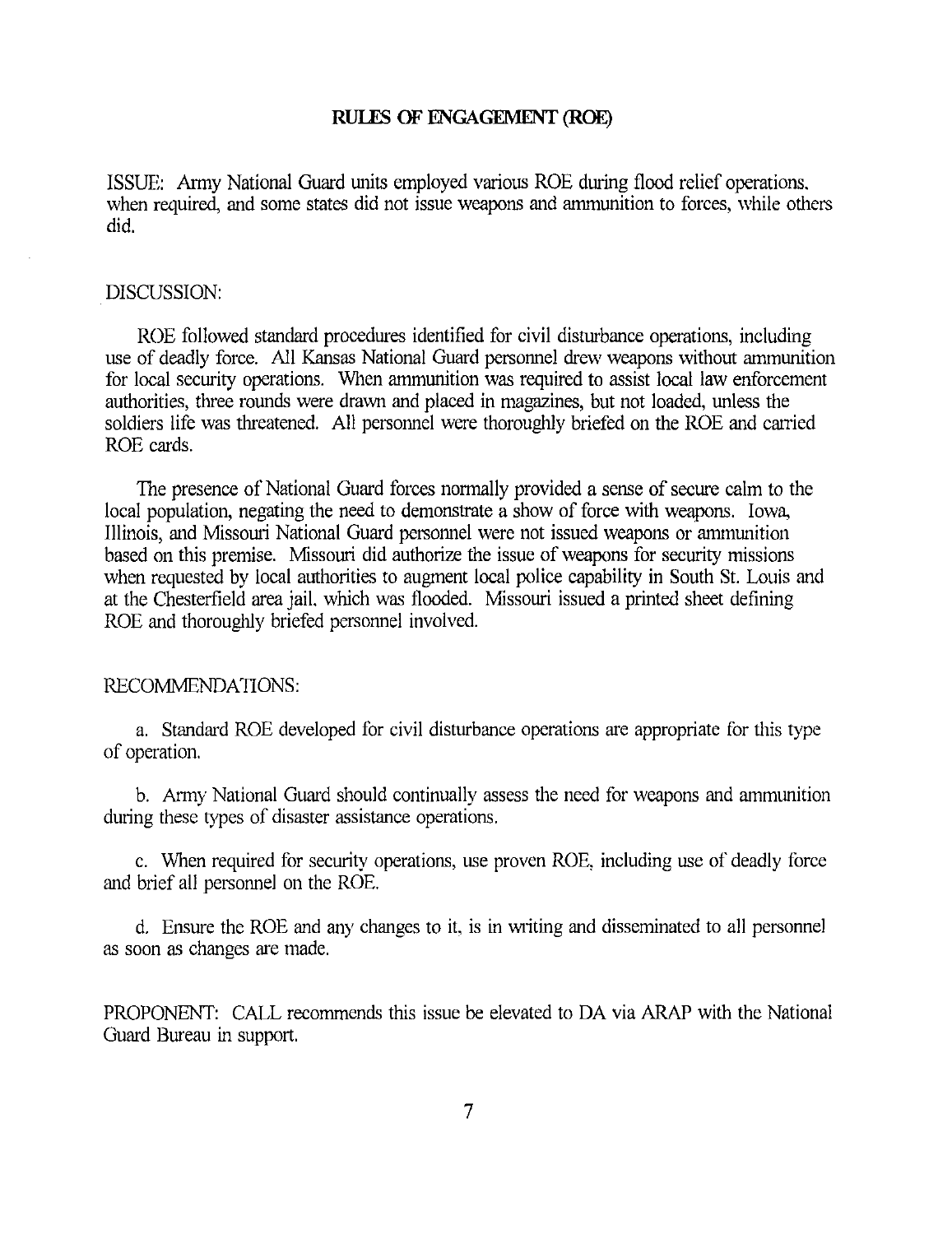# MILITARY AVIATION SUPPORT

ISSUE: Army aviation provided timely reconnaissance and logistics support to flood fighting and recovery operations. *Air* National Guard aircraft were used to **transport** large numbers of soldiers and supplies.

# DISCUSSION:

Various Army aviation assets were employed in support of flood response efforts. Active Army helicopter support from Fort Leonard Wood **was** used to transport Defense Control Officer (DCO) personnel and FEMA personnel to needed locations in a timely manner. Kansas National Guard aviation assets were used to conduct reconnaissance and haul supplies. Active Army helicopters from Fort Riley were used to haul immediate sandbag supplies. Army Reserve CH-47 helicopters sling-loaded large chunks of rock to slow down levee blowout erosion near Glascow, Missouri.

Iowa National Guard received support from CH-47s ffom Fort Hood to sling-load sandbags, pumps, and other equipment. The Chinooks also were used to quickly pull pumps out of the city of Des Moines water plant. OH-58 and LIH-1 helicopters were extensively used for flood reconnaissance, damage assessment and transport of personnel.

Illinois used aviation assets (CH-47 and LIH-1) to transport soldiers and supplies. conduct rescue operations on levees that were breaking apart. and sling-load sandbags into inaccessible areas. Missouri centrally controlled its aviation **QJH-1** and OH-58) to support various missions including reconnaissance and transport of key personnel. ALL USACE Districts received aviation support through the DFO/DCO channels to provide observation and to move sandbags and pumps into positions. *Au* National Guard support included use of C-130 and KC-135 aircraft to move large numbers of soldiers and supplies in several of the states.

# RECOMMENDATIONS:

a. Anticipate Army aviation requirements for future disaster assistance operations. Ensure that aviation support will be available on short notice.

- b. Use all available assets, regardless of component.
- c. Ensure that sling-load training and expertise is available.
- d. Stockpile additional cargo nets and slings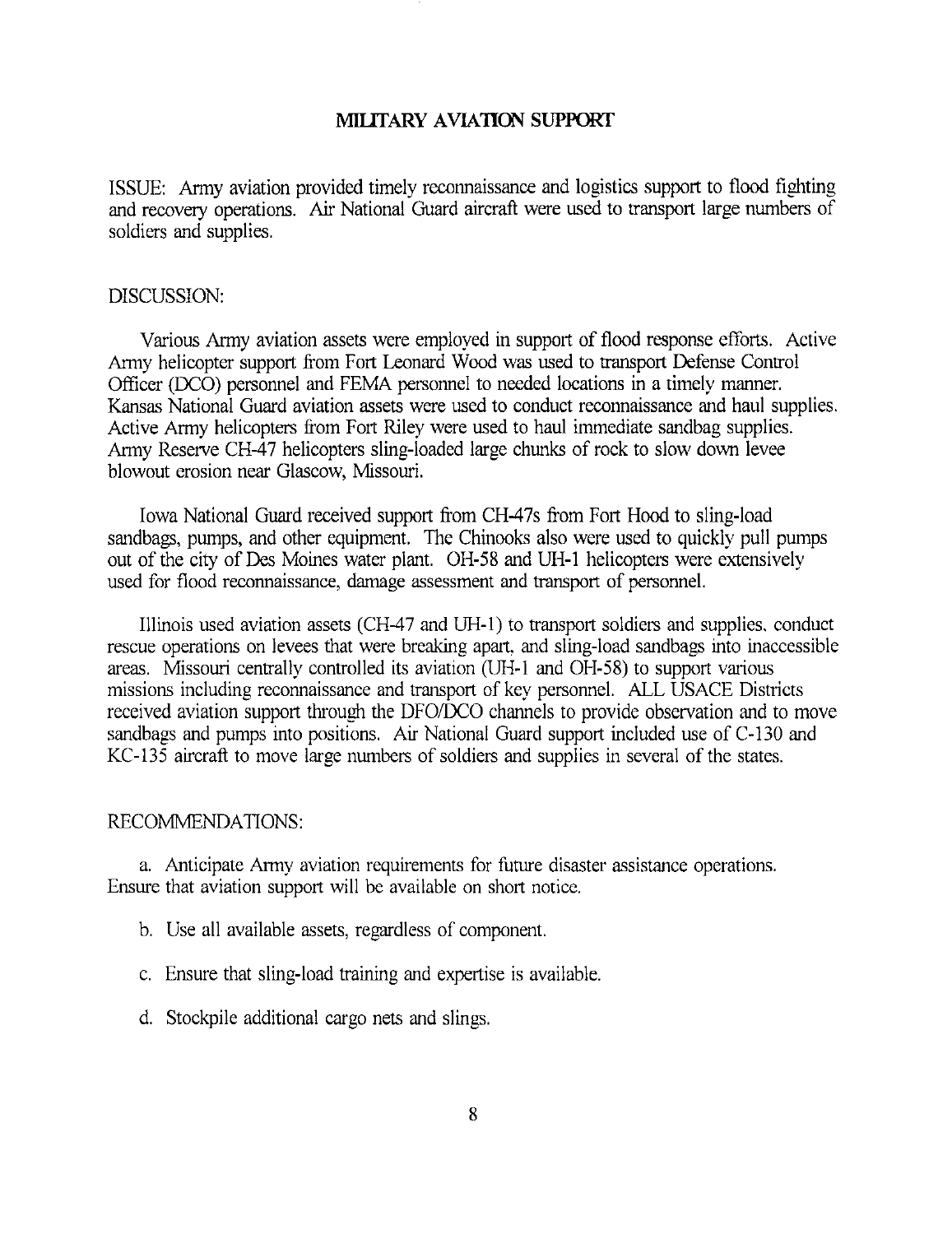*e.* Centrally control aviation support under the TAG if required and use Air National Guard aircraft to move large numbers of personnel, supplies and equipment.

PROPONENT: CALL recommends this issue be elevated to DA via *ARAP* with FORSCOM the National Guard Bureau, TRADOC and the U.S.A. Aviation School in support.

 $\bar{a}$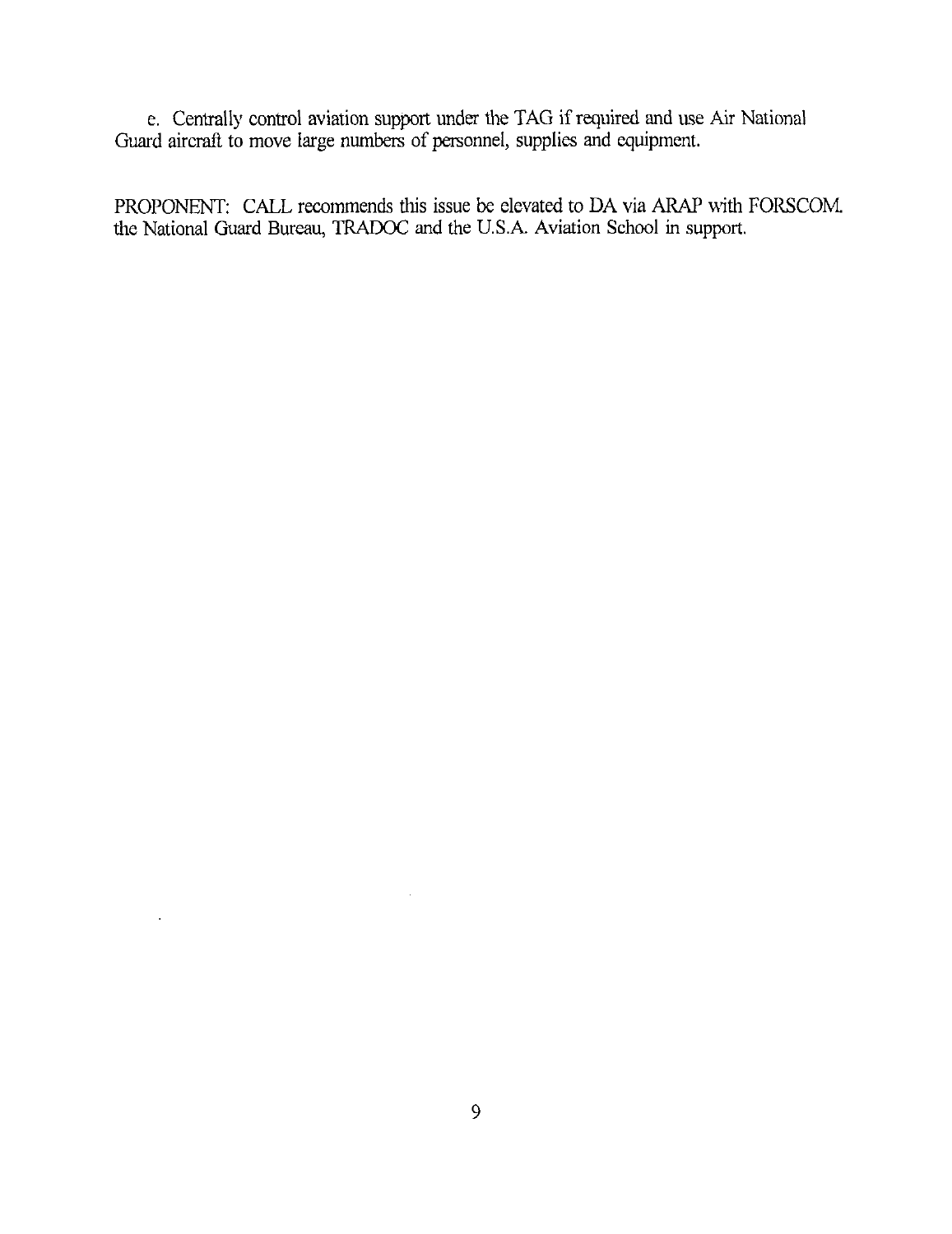# **DISENGAGEMENT OF NATIONAL GUARD FORCES**

ISSUE: Disengagement (End State) of National Guard forces at flood-fighting locations was conducted after consensus-building with local authorities.

### DISCUSSION:

National Guard forces were called in initially to assist with immediate efforts to prevent loss of life, including evacuation and providing *security* to evacuated **areas.** The goal was to only have the National Guard stay in-place until local authorities could take over the flood recovery efforts. This allowed the Guard to be deactivated or moved to other needed locations. Determination of when local authorities could take over from the National Guard forces was done by mutual agreement (consensus) between local officials and National Guard commanders on the ground.

**A** common technique was to tie the disengagement to a measurable event such as a river depth, opening of a road or bridge. etc. Sometimes. it was difficult to get local authorities to realize that they had the capability to continue the flood recovery efforts. Local people wanted the National Guard to continue to patrol evacuated **areas,** because they perceived that it would be "less safe" if the National Guard left the **area.** Disengagement actions were not fully announced in some *cases,* causing frustration on the part of local authorities and USACE personnel to quickly cover the lost capability.

# RECOMMENDATIONS:

a. Coordinate the disengagement of military forces as soon as possible with local authorities and tie to measurable events.

b. Ensure continuous communication with local authorities concerning disengagement of forces.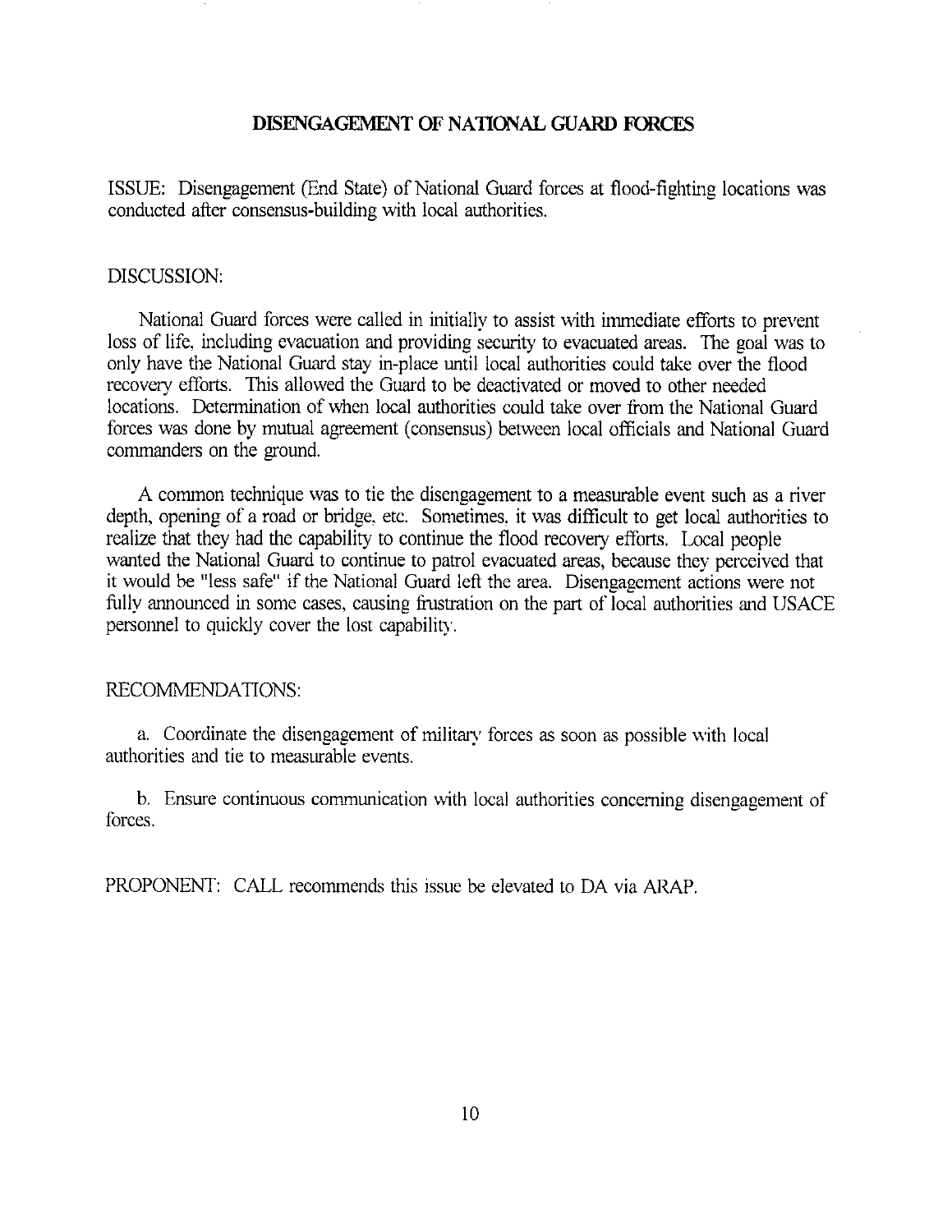# **CALL-UP OF NATIONAL GUARD FORCES**

ISSUE: Each state handled the call-up of their National Guard forces for State Emergency Duty (SED) differently.

#### DISCUSSION:

Kansas and Iowa normally called up units, including staff. while Illinois and Missouri normally called up individuals but did call **up** some entire units as necessary. Both call-up methods proved effective in meeting the mission with each having benefits and detractors. Volunteers were extensively used, but had some special considerations. Rotation policies of 10-14 days were established to provide fresh troops to the flood operations and release soldiers back to employers or schooling.

Unit versus individual call-up for SED is normally determined by the anticipated lengh of stay and availability of fiscal resources. Kansas and Iowa called up entire units based on the premise of providing adequate staffing early on in the response process. and tailoring the force as time went on. This allowed the states to set up a multiple **task** force organization structure on an *area* basis for ease of command and control. Uneeded Guard personnel were deactivated quickly.

Missouri and Illinois received political guidance early on to call-up "minimuni essential manning" primarily due to fiscal constraints. Call-up requests from local authorities were based on increments of *50* to 100 personnel being needed. Command and control of these units was handled by the TAG's EOC. Volunteers were the main suppliers of personnel early in the operation. Missouri initially called up forces in company-sized units. Eventually, the continuing flooding required the call-up of other individuals and unit staffs to handle the increasing personnel loads. Missouri eventually set **up** three area **task** forces. "Fluid" task forces were developed in Illinois to control changing requirements along the Mississippi and Illinois rivers. As the flooding continued, Guard soldiers began to feel the wear and tear of extended flood-fighting. Rotation policies were established to change soldiers/units at 10 to 14 day increments. This aided in the return of soldiers to civilian employment or to school. Most volunteers were college students or unemployed. Job protection requirements for SED were not established in all states, causing concern of soldiers.

### RECOMMENDATIONS:

a. State emergency planners should review plans for the call-up of units versus individuals.

b. Establish task force headquarters by unit.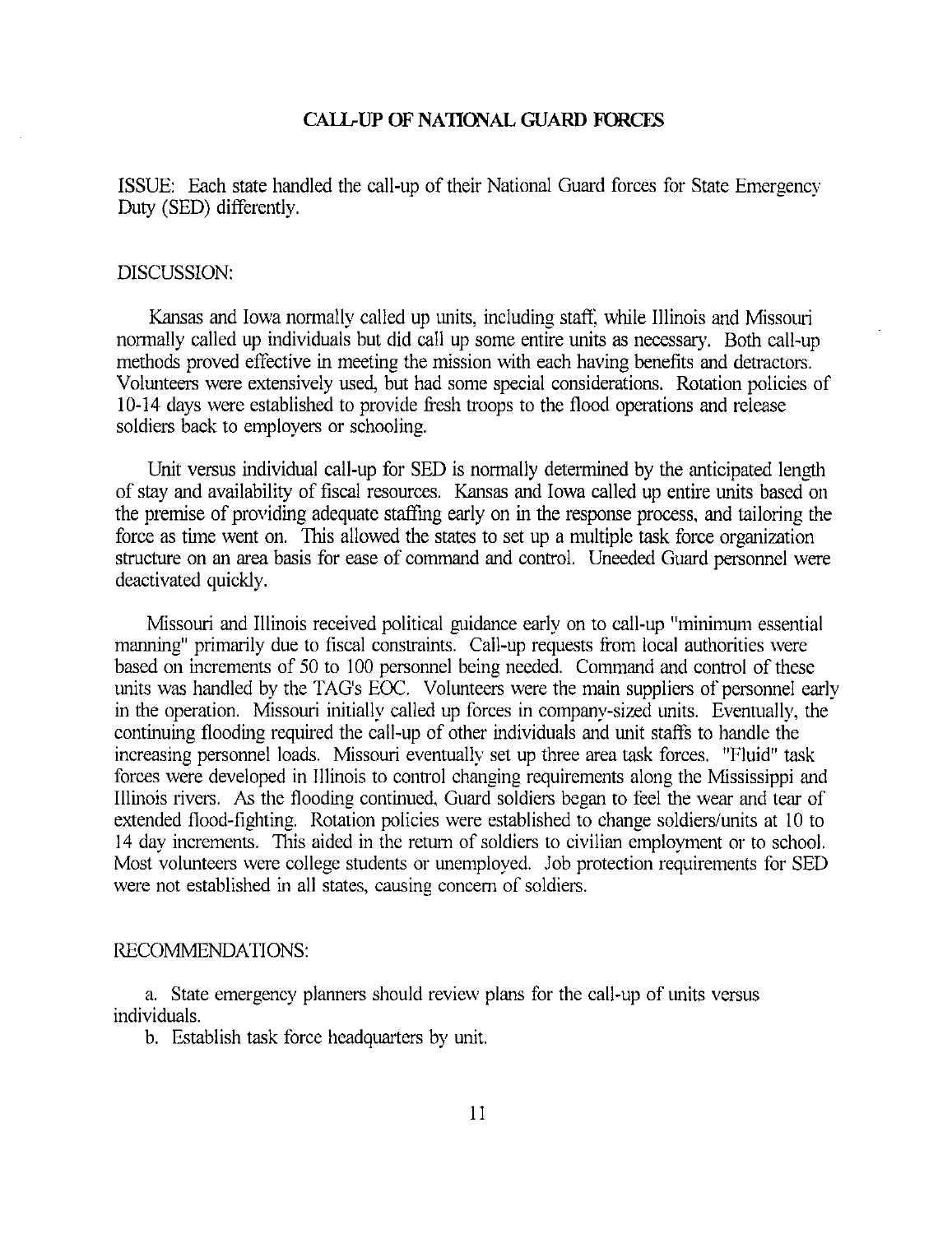c. Develop personnel rotation policies for long duration operations. Ensure that personal needs of volunteers do not hinder mission accomplishment.

PROPONENT: CALL recommends the National Guard Bureau.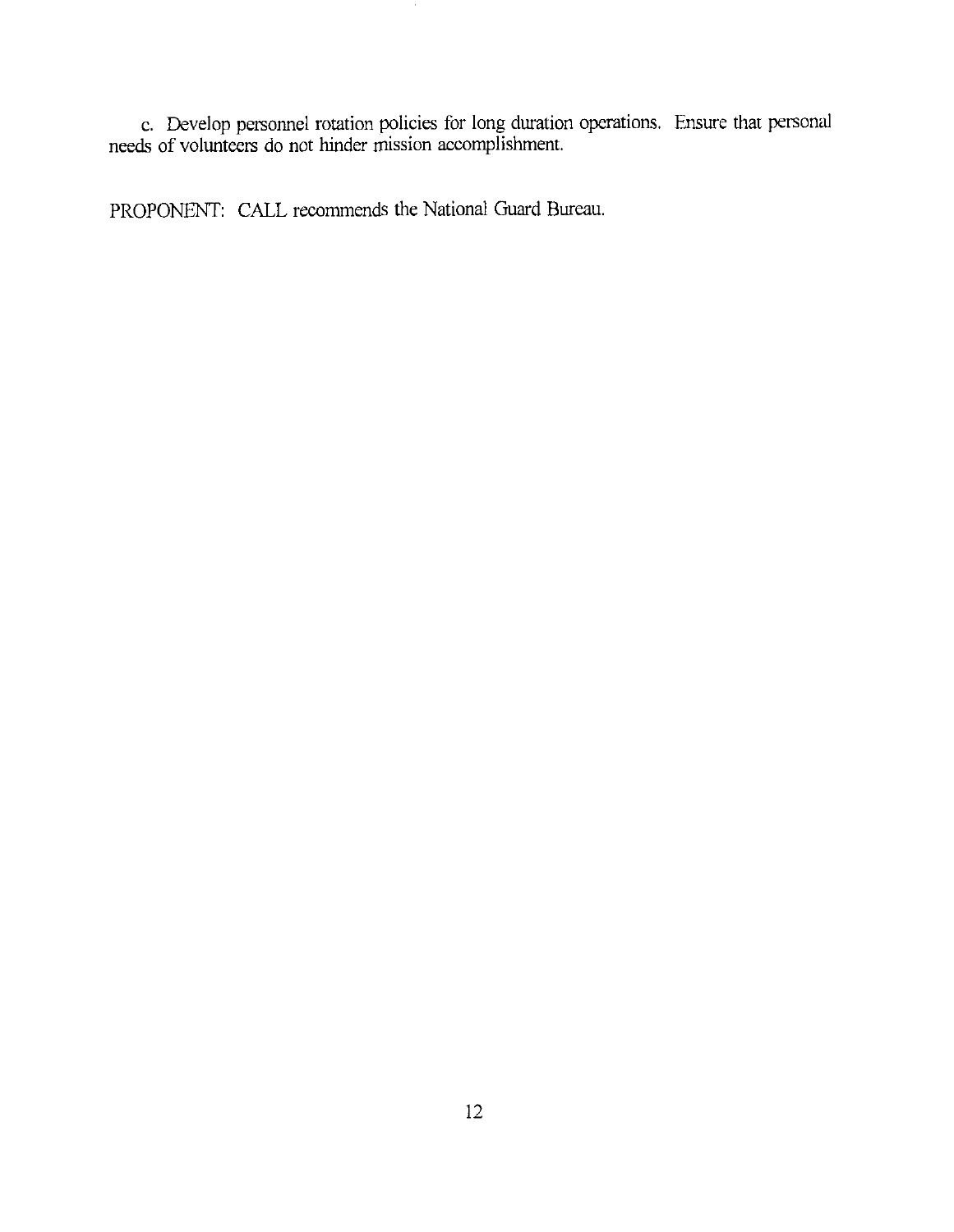### **COMMUNICATIONS SUPPORT**

ISSUE: Various types of communications equipment were required during the flood relief operations.

#### DISCUSSION.

Cellular phones were used extensively by USACE and national Guard personnel throughout the flood relief effort. Back-up communication was provided through  $FM$  and  $HF$ radios. Various types of phones were procured or donated. The phones with higher wattage capability seemed to perfom the best, covering larger areas. Personnel required training on the use of the phones, including how to recharge periodically, or how to replace batteries. Spot shortages of batteries occurred. *Areas* not covered by cellular telephone towers were primarily in the Dakotas. Telephone frequencies were controlled through the military response agency.

Facsimiles (FAX) were provided at the task force level. They were effective in providing up-to-date logistics and personnel status information. *Also* facsimiles were used extensively to transmit activation and deactiviation orders.

Missouri National Guard also established E-MAIL capability with each task force. Radio coverage was provided by HF single-sideband type of equipment. Local FM radio coverage was provided primarily by AN/PRC-127 and AN/VRC-12 equipment.

### RECOMMENDATIONS:

a. Military response planners should assess coverage of cellular telephone capability. Assess the impact of damage to existing towers. Procure or plan to procure cellular telephones with batteries for needed contingencies, including coverage and power requirements.

b. As a minimum, provide each liaison officer with a cellular phone. Provide the necessary training

c. Coordinate ffequency requirements with local agencies.

d. Provide facsimiles and E-MAIl capability at the **task** force level. Continue to use FM and HF radios for back-up communications.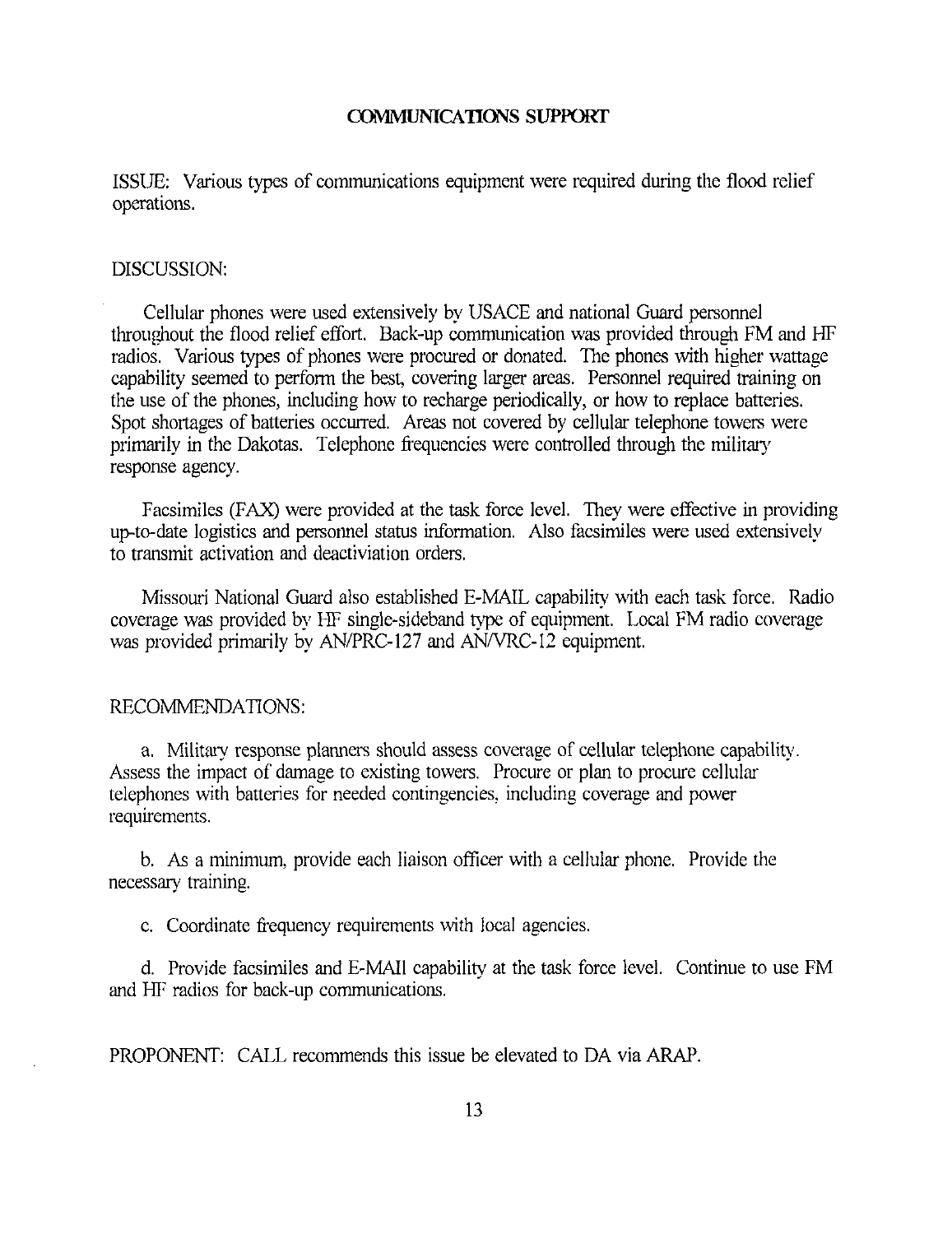# **MAP SUPPORT**

ISSUE: Map coverage appeared adequate to support military response efforts in flooded areas.

# DISCUSSION:

The USGS map scales used were primarily 1:100,000 and 1:24.000. Locally produced maps included city street maps, and county and state highway *maps* of varying scales. USACE Flood Plain maps were used primarily along the Mississippi River basin. Some local maps were outdated and did not show recent streets or roads. No difficulties in interpreting the **maps** were noted. The large-area maps were used primarily in Emergency Operations Centers (EOC), while the small-area maps were used by units and personnel on the ground.

RECOMMENDATION: Continually assess, acquire copies of, and train with updated map products for potential disaster assistance operation areas.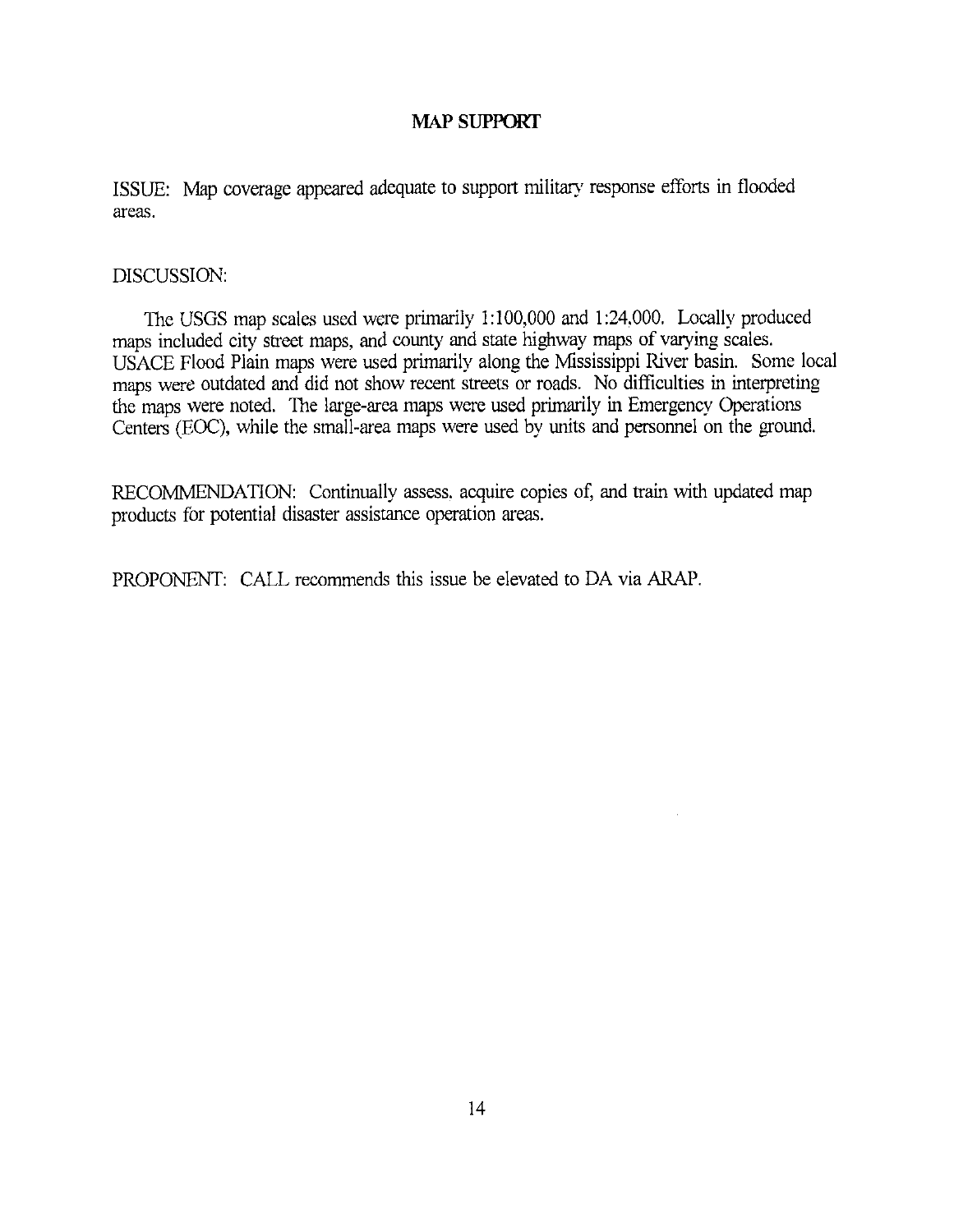# **BOTTLED WATER CONTAINERS**

ISSUE: The military water supply units and USACE had dificulty in obtaining needed water containers to support the local populations throughout the flood stricken area.

### DISCUSSION

The military water supply system is based on purification, transport, and distribution of bulk water. This serves the military well as each soldier *carries* **hs** or her own container (canteens, *5* gallon water cans, etc.). During this disaster assistance operation, military bulk water supply in St. Joseph and Des Moines only worked for large requirements such as laundry and bath points, hospitals, or engine/plant cooling operations. National Guard soldiers were able to fill up canteens and water *cans,* but the **local** populace could not without bringing their own container support. USACE procured some containers in Des Moines. but not enough to satisfy requirements. The ones that were procured were not normally returned by the local civilians. St. Joseph authorities also had difficulty in obtaining containers. Donations of bottled water for the local populace by numerous agencies including the Red Cross and Anheuser-Busch throughout the flood area were geatly appreciated and became expected.

### RECOMMENDATIONS:

**a.** Military disaster assistance planners should assess the need for bottled water containers and supplies to support local civilian requirements.

b. Establish contracts to provide the needed containers and supplies as appropriate.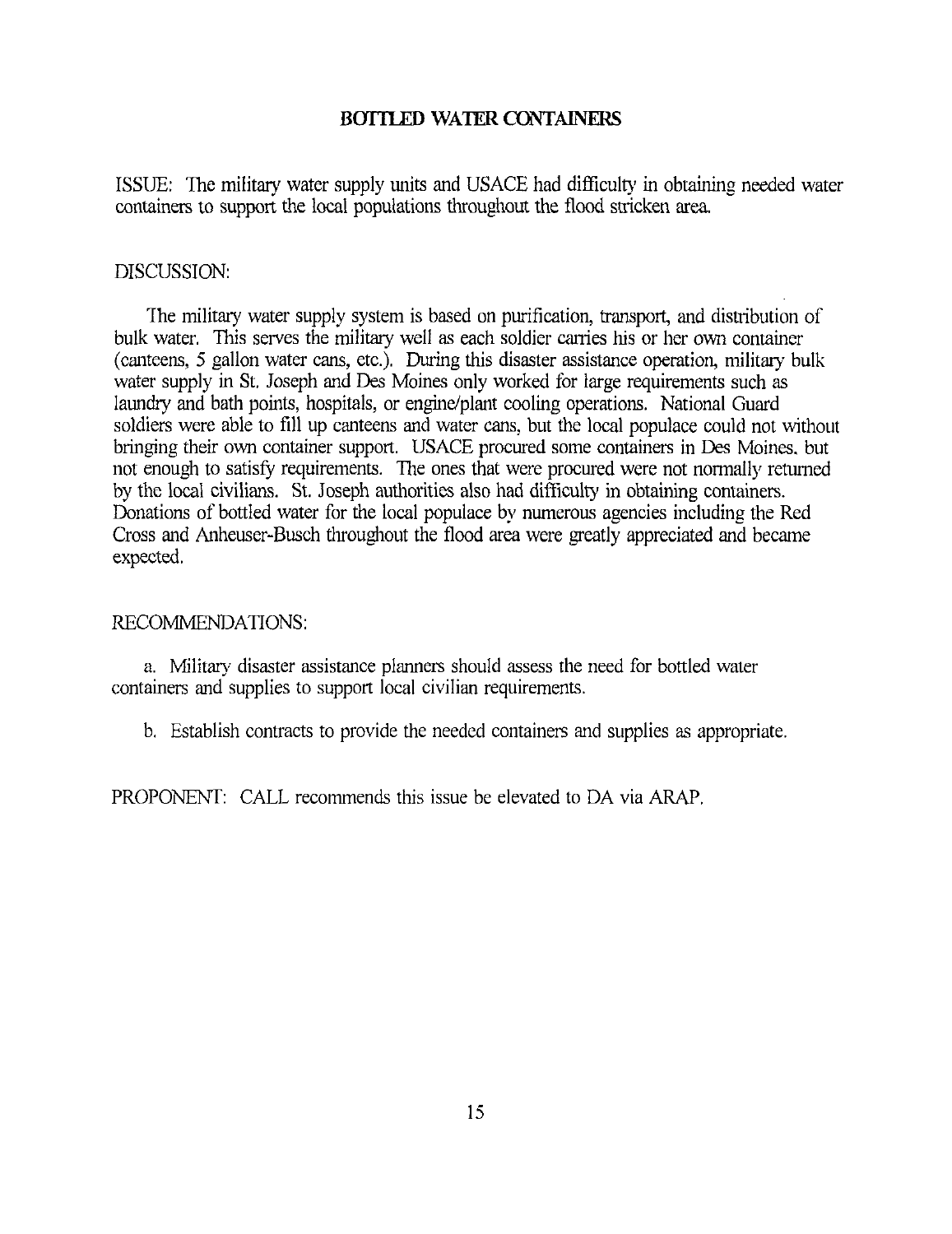### NATIONAL GUARD LOGISTICS SUPPORT

ISSUE: National Guard units that deployed with all organic equipment, supplies, and repair parts were immediately capable of extended operations during the flood-fighting effort.

### DISCUSSION

National Guard logistics support varied by state. Some units deployed with all organic equipment and supplies, while others did not. Logistics support was hindered when other units deployed without their equipment. This caused deployed units to rely on local sources for needed supplies and transportation to move around, and not filly capable to fight the floods.

In states where individuals, instead of Units were called up, logistics support problems were compounded even further. States which provided forward DS maintenance contact teams from Organizational Maintenance Support (OMS) shops were able to repair most equipment on-site, with minimal dom-time. States that retained DS capability at OMS shops had delays in providing timely repair. Because vehicles were continually driving in and around water, preventative maintenance (PM) was heightened especially in the *areas* of keeping fluids and seals from being contaminated. Some units delayed PM due to floodfighting operations, but conducted maintenance operations as soon as possible to alleviate fiture damage.

Portable latrines were required in many areas for field sanitation purposes. Refrigerated vans were needed to store produce and other rations. Individual supplies that proved critical included sunscreen, bug repellant, flashlights, and flashlight batteries.

# RECOMMENDATIONS:

a. Deploy units with all organic equipment. supplies, and repair parts

b. Provide forward DS maintenance capability. Schedule preventative maintenance operations throughout the disaster assistance operation.

c. Provide portable latrines and refiigeration capability.